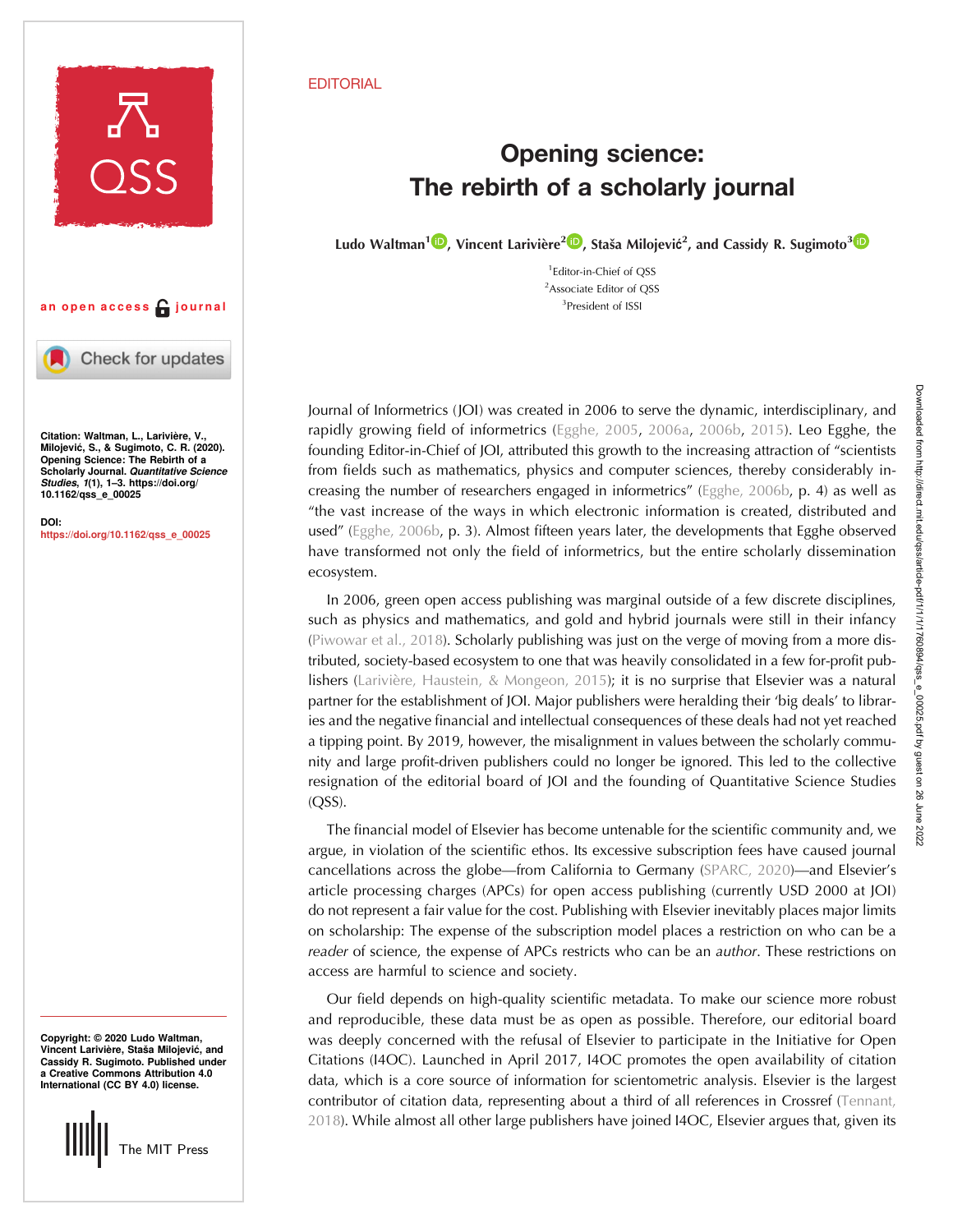investments in citation extraction technology and the value it adds, it cannot make citation data available for free ([Reller, 2019\)](#page-2-0).

The community's perspective on this is unambiguous: Hundreds of scientometricians have signed a letter urging scholarly publishers to support I4OC ([ISSI, 2017\)](#page-2-0). Scientometrics has historically been constrained by limitations in data access, and by preventing access to the field's primary data, Elsevier is acting against the interests of the field and science at large. We understand that Elsevier has shareholders that expect the company to maximize its profits. Profit maximization does not inherently prevent acting in the good of science. However, by refusing to open its citation data, Elsevier has chosen to protect the interests of its shareholders while disregarding the interests of other stakeholders, in particular the scholarly community. In doing so, Elsevier fails to take its scientific and social responsibility seriously.

The ultimate responsibility for a scholarly journal should fall with the scientific community, who serve as the gatekeepers, producers, and consumers of scientific content. While JOI prospered under Elsevier's ownership, our community had only limited autonomy in managing the journal and deciding about its future direction. Editors were appointed by Elsevier, not by the community, and we increasingly experienced Elsevier's desire to impose one-size-fits-all solutions on its journals. For example, Elsevier mandated the use of their own manuscript submission system, which performed much worse than comparable systems and created additional burdens for authors, reviewers, and the editorial board. Science is a self-governing system; to function robustly, the scientific community must be given license to select and evaluate gatekeepers and to minimize burden on those engaging in service.

Therefore, in a manner similar to the flip of the Elsevier journal Lingua into Glossa ([Rooryck,](#page-2-0) [2016](#page-2-0))—as well as other journals whose flips have been less publicized<sup>1</sup>—we decided that these issues were important enough to terminate our relationship with Elsevier. Together with the International Society for Scientometrics and Informetrics (ISSI), the editorial board worked to find a new home for our journal. We approached several publishers and publishing platforms, and MIT Press provided us with attractive conditions under which we believe the journal will thrive.

As an open access journal, QSS will be freely available for readers worldwide. With an APC of USD 800 (or USD 600 for ISSI members), QSS is more affordable for authors to publish in than many other journals. Thanks to a collaboration with the Fair Open Access Alliance (FOAA), in the first three years of the journal, APCs will be covered by the Technische Informationsbibliothek (TIB) – Leibniz Information Centre for Science and Technology with support from the Communication, Information, Media Centre (KIM) of the University of Konstanz. We will continue to seek opportunities to make publication open to all authors. Furthermore, QSS is fully committed to making all metadata of the papers it publishes—not just citation data but also affiliation data, abstracts, and so on—openly available in Crossref. This will contribute to reproducibility and robustness in our field. Finally, since QSS is owned by the scholarly community through the ISSI, the community will make decisions about the future direction of the journal. Important decisions, such as the appointment of new editors, will be made by the community, not by the publisher.

Fifteen years ago, Leo Egghe noted the increasing diversity in the field of informetrics. Many of the new entrants have now assembled under a host of different names: We hope that those who identify under labels such as scientometrics, science of science [\(Fortunato et al., 2018\)](#page-2-0),

<sup>&</sup>lt;sup>1</sup> See the list of journal's 'declarations of independence' at [http://oad.simmons.edu/oadwiki/Journal\\_](http://oad.simmons.edu/oadwiki/Journal_declarations_of_independence) [declarations\\_of\\_independence.](http://oad.simmons.edu/oadwiki/Journal_declarations_of_independence)